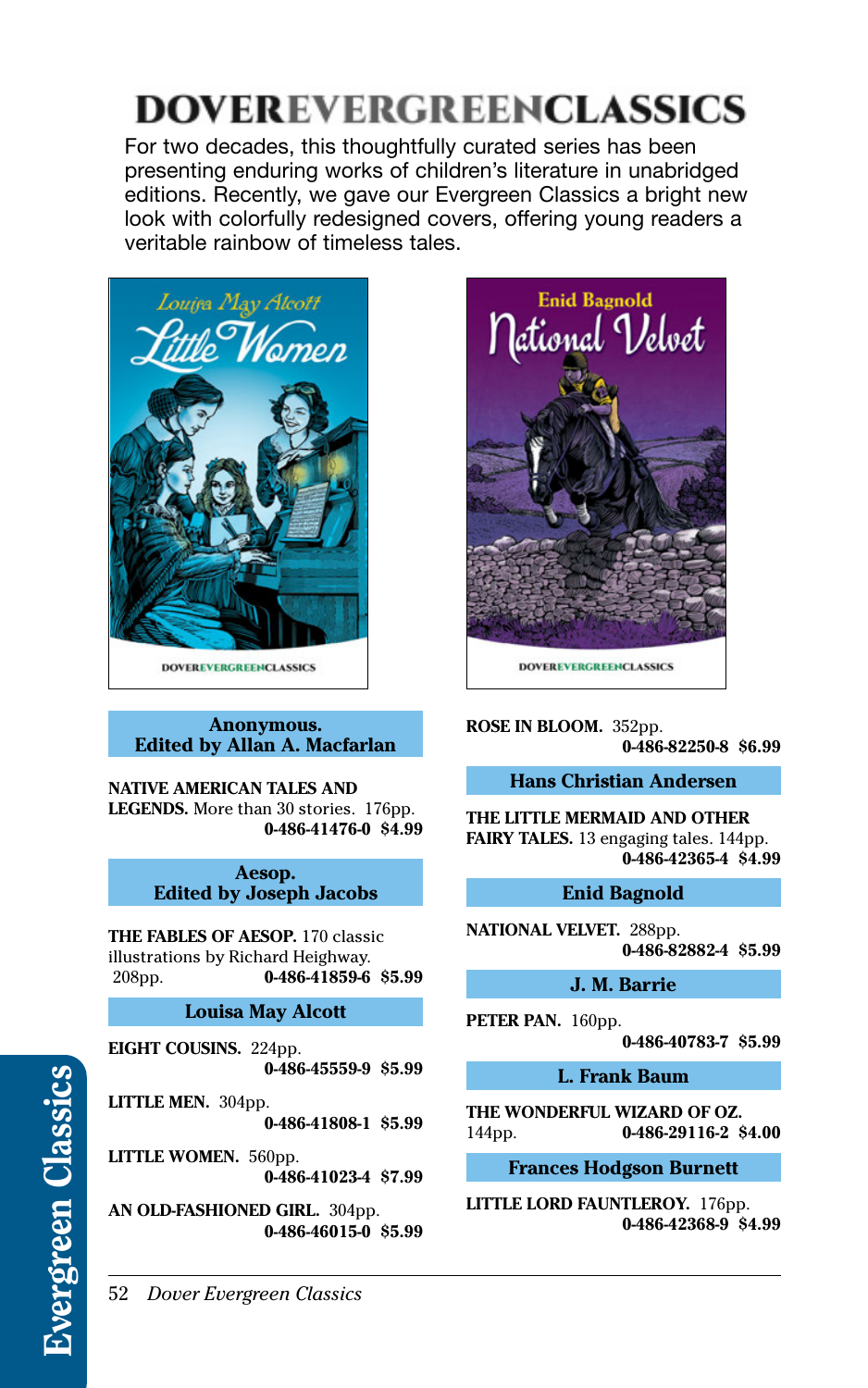

## **Frances Hodgson Burnett (cont'd)**

**A LITTLE PRINCESS.** 256pp. **[0-486-83440-9](http://store.doverpublications.com/0486834409.html) \$5.99**

**RACKETTY-PACKETTY HOUSE AND OTHER STORIES.** 6 heartwarming tales. 128pp. **[0-486-41860-X](http://store.doverpublications.com/048641860x.html) \$2.50**

**THE SECRET GARDEN.** 256pp. **[0-486-40784-5](http://store.doverpublications.com/0486407845.html) \$5.99**

#### **Lewis Carroll**

**ALICE IN WONDERLAND.** 128pp. **[0-486-41658-5](http://store.doverpublications.com/0486416585.html) \$4.99**

**Carlo Collodi**

**PINOCCHIO.** 112pp. **[0-486-83805-6](http://store.doverpublications.com/0486838056.html) \$5.99**

#### **Susan Coolidge**

**WHAT KATY DID.** 192pp. **[0-486-82252-4](http://store.doverpublications.com/0486822524.html) \$5.99**

#### **Stephen Crane**

**THE RED BADGE OF COURAGE.** 160pp. **[0-486-43422-2](http://store.doverpublications.com/0486434222.html) \$4.99**

**Daniel Defoe**

**ROBINSON CRUSOE.** 384pp. **[0-486-82248-6](http://store.doverpublications.com/0486822486.html) \$5.99**

**Charles Dickens**

**A CHRISTMAS CAROL.** 112pp. **[0-486-81796-2](http://store.doverpublications.com/0486817962.html) \$4.99**



# **Sir Arthur Conan Doyle**

**FAVORITE SHERLOCK HOLMES DETECTIVE STORIES.** 8 stories. 208pp. **[0-486-41242-3](http://store.doverpublications.com/0486412423.html) \$5.99**

#### **J. Meade Falkner**

**MOONFLEET.** 288pp.

**[0-486-82878-6](http://store.doverpublications.com/0486828786.html) \$5.99**

**Dorothy Canfield Fisher**

**UNDERSTOOD BETSY.** 176pp. **[0-486-83753-X](http://store.doverpublications.com/048683753x.html) \$5.99**

## **Kenneth Grahame**

**THE WIND IN THE WILLOWS.** 176pp. **[0-486-40785-3](http://store.doverpublications.com/0486407853.html) \$5.99**

#### **Jacob & Wilhelm Grimm**

**GRIMMS' FAIRY TALES.** 320pp. **[0-486-83438-7](http://store.doverpublications.com/0486834387.html) \$6.99**

## **Nathaniel Hawthorne**

**TANGLEWOOD TALES.** 224pp. **[0-486-81567-6](http://store.doverpublications.com/0486815676.html) \$5.99**

**A WONDER BOOK: Heroes and Monsters of Greek Mythology.** 6 ancient tales. 176pp. **[0-486-43209-2](http://store.doverpublications.com/0486432092.html) \$5.99**

## **Washington Irving**

**RIP VAN WINKLE AND OTHER STORIES.** 144pp. **[0-486-82879-4](http://store.doverpublications.com/0486828794.html) \$5.99**

*Dover Evergreen Classics* 53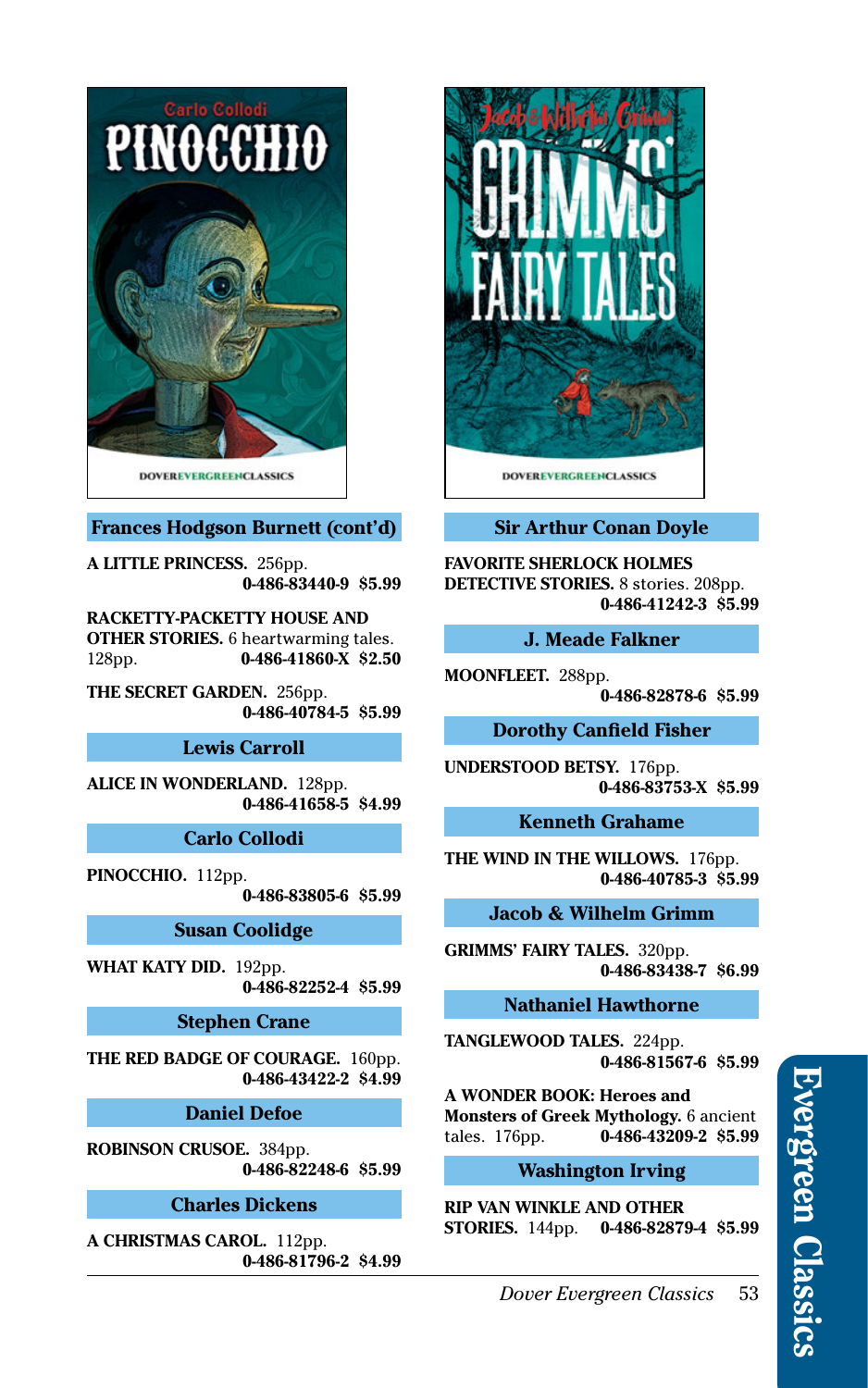

# **Rudyard Kipling**

**CAPTAINS COURAGEOUS.** 160pp. **[0-486-40786-1](http://store.doverpublications.com/0486407861.html) \$4.99**

**THE JUNGLE BOOK.** 14 imaginative tales. 160pp. **[0-486-41024-2](http://store.doverpublications.com/0486410242.html) \$5.99**

**JUST SO STORIES.** 112pp. **[0-486-41722-0](http://store.doverpublications.com/0486417220.html) \$4.99**

**KIM.** 400pp. **[0-486-82883-2](http://store.doverpublications.com/0486828832.html) \$6.99**

**Charles and Mary Lamb**

**TEN TALES FROM SHAKESPEARE.**  160pp. **[0-486-42843-5](http://store.doverpublications.com/0486428435.html) \$5.99**

#### **Andrew Lang**

**KING ARTHUR: Tales from the Round Table.** 13 favorite tales. 192pp. **[0-486-42180-5](http://store.doverpublications.com/0486421805.html) \$5.99**

## **Jack London**

**THE CALL OF THE WILD.** 96pp. **[0-486-43423-0](http://store.doverpublications.com/0486434230.html) \$3.99**

**THE CRUISE OF THE DAZZLER.** 160pp. **[0-486-83439-5](http://store.doverpublications.com/0486834395.html) \$5.99**

**WHITE FANG.** 256pp. **[0-486-81795-4](http://store.doverpublications.com/0486817954.html) \$5.99**

#### **George MacDonald**

**THE PRINCESS AND THE GOBLIN.**  176pp. **[0-486-40787-X](http://store.doverpublications.com/048640787x.html) \$5.99**



## **J. Walker McSpadden**

**ROBIN HOOD.** 208pp. **[0-486-41021-8](http://store.doverpublications.com/0486410218.html) \$5.99**

**Stephen W. Meader**

**THE BLACK BUCCANEER.** 240pp. **[0-486-83830-7](http://store.doverpublications.com/0486838307.html) \$5.99**

#### **L. M. Montgomery**

**ANNE OF AVONLEA.** 272pp. **[0-486-42239-9](http://store.doverpublications.com/0486422399.html) \$5.99**

**ANNE OF GREEN GABLES.** 320pp. **[0-486-41025-0](http://store.doverpublications.com/0486410250.html) \$5.99**

**ANNE OF THE ISLAND.** 304pp. **[0-486-81427-0](http://store.doverpublications.com/0486814270.html) \$5.99**

**ANNE'S HOUSE OF DREAMS.** 320pp. **[0-486-81428-9](http://store.doverpublications.com/0486814289.html) \$5.99**

#### **E. Nesbit**

**FIVE CHILDREN AND IT.** 160pp. **[0-486-42366-2](http://store.doverpublications.com/0486423662.html) \$4.00**

**THE RAILWAY CHILDREN.** 192pp. **[0-486-41022-6](http://store.doverpublications.com/0486410226.html) \$5.99**

**THE STORY OF THE AMULET.** 320pp. **[0-486-82251-6](http://store.doverpublications.com/0486822516.html) \$6.99**

**THE STORY OF THE TREASURE SEEKERS.** 208pp. **[0-486-81523-4](http://store.doverpublications.com/0486815234.html) \$5.99**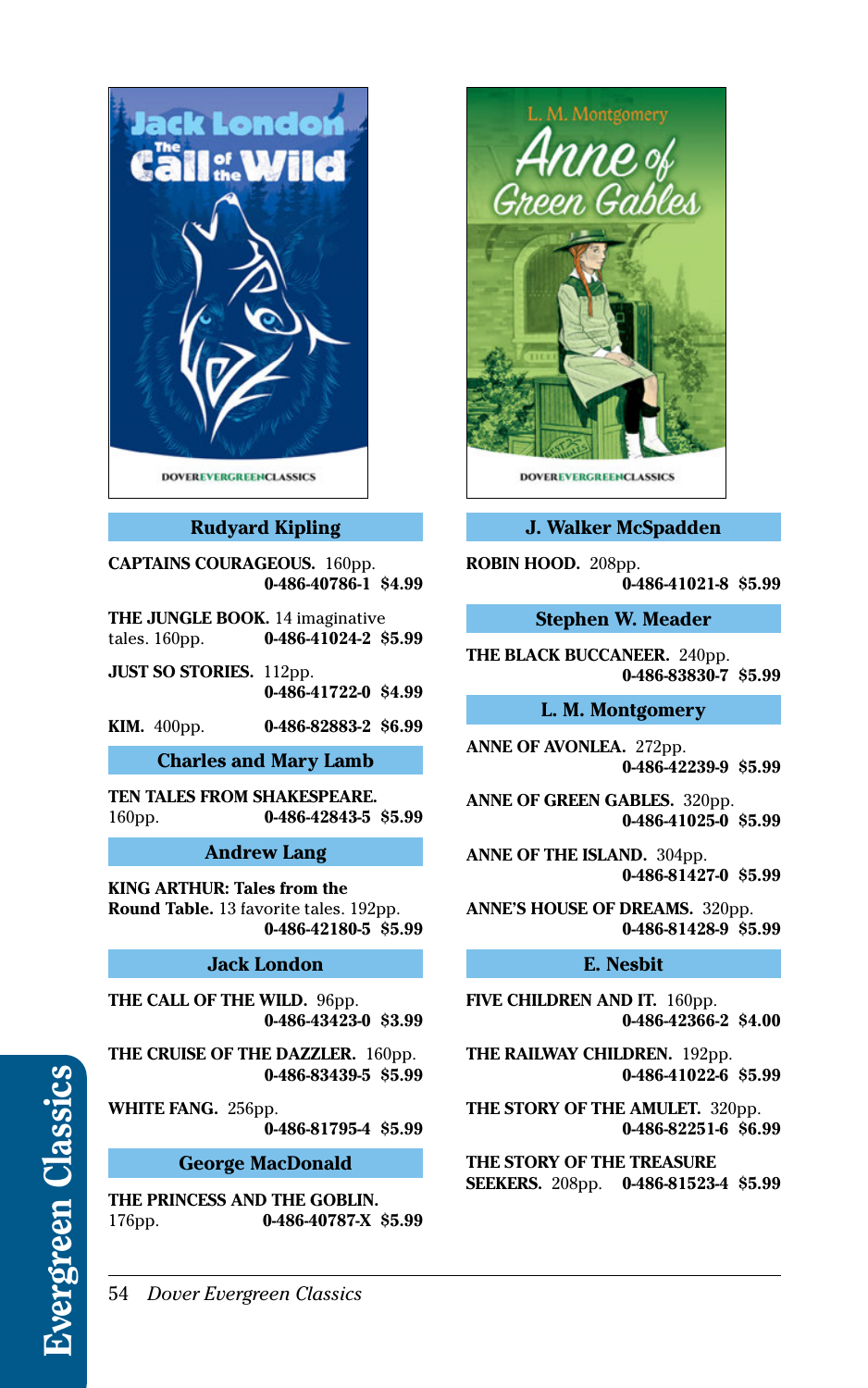

## **Edgar Allan Poe**

**THE TELL-TALE HEART: And Other Stories.** 224pp. **[0-486-84352-1](http://store.doverpublications.com/0486843521.html) \$5.99**

**Eleanor H. Porter**

**POLLYANNA.** 208pp.

**[0-486-43206-8](http://store.doverpublications.com/0486432068.html) \$4.99**

**Anna Sewell**

**BLACK BEAUTY.** 192pp. **[0-486-40788-8](http://store.doverpublications.com/0486407888.html) \$5.99**

**Johanna Spyri**

**HEIDI.** 288pp. **[0-486-41235-0](http://store.doverpublications.com/0486412350.html) \$5.99**

**Emma Gelders Sterne**

**THE STORY OF THE AMISTAD.** 128pp. **[0-486-41537-6](http://store.doverpublications.com/0486415376.html) \$4.99**

## **Robert Louis Stevenson**

**THE BLACK ARROW.** 240pp. **[0-486-41820-0](http://store.doverpublications.com/0486418200.html) \$5.99**

**KIDNAPPED.** 240pp. **[0-486-41026-9](http://store.doverpublications.com/0486410269.html) \$5.99**

**TREASURE ISLAND.** 272pp. **[0-486-81524-2](http://store.doverpublications.com/0486815242.html) \$5.99**



#### **Gene Stratton-Porter**

**FRECKLES.** 304pp. **[0-486-81430-0](http://store.doverpublications.com/0486814300.html) \$5.99**

**A GIRL OF THE LIMBERLOST.** 352pp. **[0-486-45750-8](http://store.doverpublications.com/0486457508.html) \$7.99**

#### **Mark Twain**

**THE ADVENTURES OF HUCKLEBERRY FINN.** 400pp. **[0-486-82881-6](http://store.doverpublications.com/0486828816.html) \$5.99**

**THE ADVENTURES OF TOM SAWYER.**  288pp. **[0-486-82253-2](http://store.doverpublications.com/0486822532.html) \$5.99**

**TOM SAWYER, DETECTIVE AND TOM SAWYER ABROAD.** 224pp. **[0-486-81949-3](http://store.doverpublications.com/0486819493.html) \$5.99**

#### **Jules Verne**

**AROUND THE WORLD IN EIGHTY DAYS.** 272pp. **[0-486-81431-9](http://store.doverpublications.com/0486814319.html) \$5.99**

**JOURNEY TO THE CENTER OF THE EARTH.** 272pp. **[0-486-82249-4](http://store.doverpublications.com/0486822494.html) \$5.99**

**TWENTY THOUSAND LEAGUES UNDER THE SEA.** 464pp. **[0-486-81794-6](http://store.doverpublications.com/0486817946.html) \$7.99**